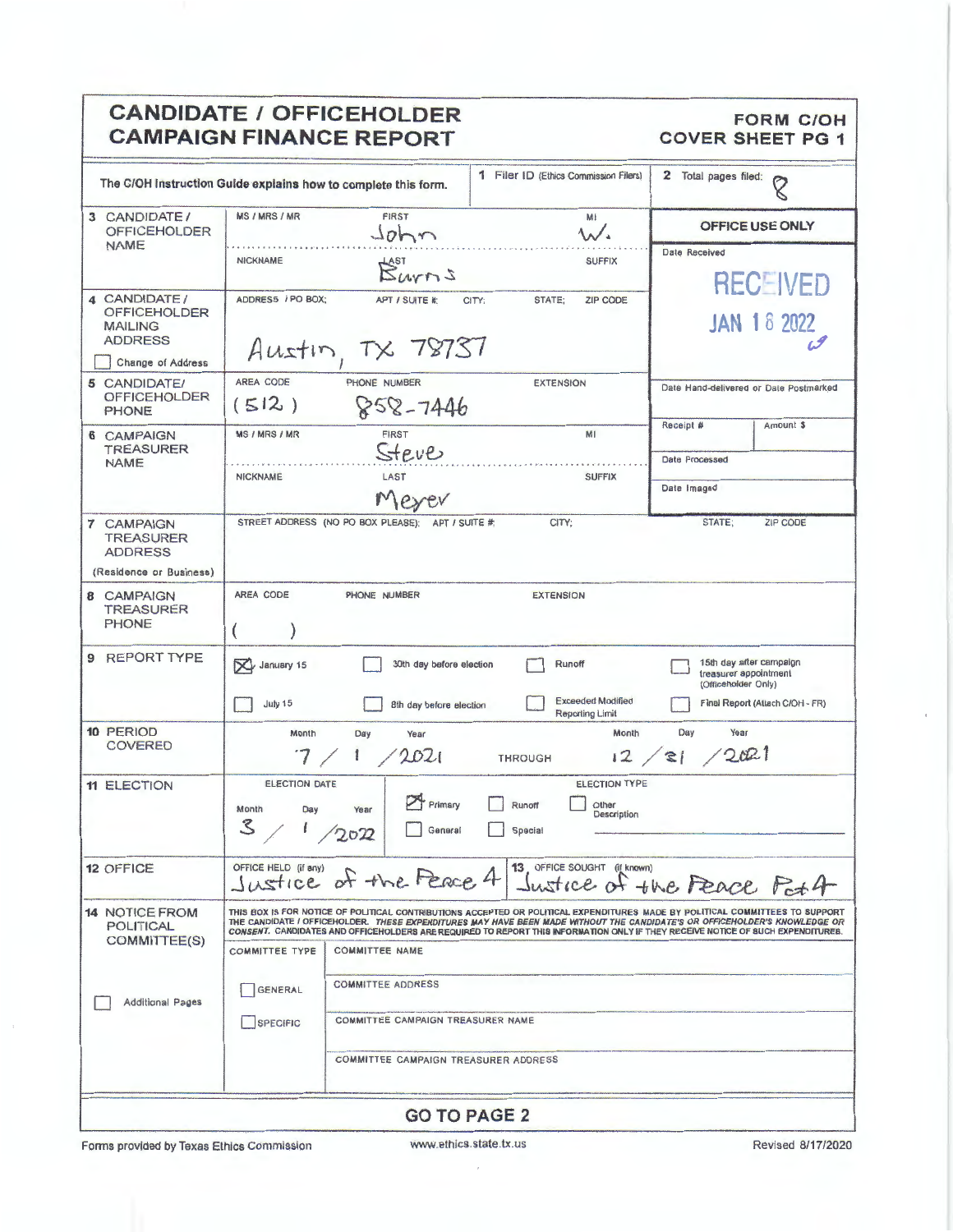|                                                                                        | <b>CANDIDATE / OFFICEHOLDER</b><br><b>CAMPAIGN FINANCE REPORT</b>                                                                              | <b>FORM C/OH</b><br><b>COVER SHEET PG 2</b> |
|----------------------------------------------------------------------------------------|------------------------------------------------------------------------------------------------------------------------------------------------|---------------------------------------------|
| 15 C/OH NAME                                                                           | John W. Burns                                                                                                                                  | 16 Filer ID .(Ethics Commission Filers)     |
| <b>17 CONTRIBUTION</b><br><b>TOTALS</b>                                                | 1.<br>TOTAL UNITEMIZED POLITICAL CONTRIBUTIONS (OTHER THAN<br>PLEDGES, LOANS, OR GUARANTEES OF LOANS, OR<br>CONTRIBUTIONS MADE ELECTRONICALLY) | \$                                          |
|                                                                                        | 2.<br><b>TOTAL POLITICAL CONTRIBUTIONS</b><br>(OTHER THAN PLEDGES, LOANS, OR GUARANTEES OF LOANS)                                              | \$                                          |
| <b>EXPENDITURE</b><br><b>TOTALS</b>                                                    | 3.<br>TOTAL UNITEMIZED POLITICAL EXPENDITURE.                                                                                                  | \$                                          |
|                                                                                        | 4.<br><b>TOTAL POLITICAL EXPENDITURES</b>                                                                                                      | 87114.06                                    |
| <b>CONTRIBUTION</b><br><b>BALANCE</b>                                                  | 5.<br>TOTAL POLITICAL CONTRIBUTIONS MAINTAINED AS OF THE LAST DAY<br>OF REPORTING PERIOD                                                       | \$13,396.57                                 |
| <b>OUTSTANDING</b><br><b>LOAN TOTALS</b>                                               | 6.<br>TOTAL PRINCIPAL AMOUNT OF ALL OUTSTANDING LOANS AS OF THE<br>LAST DAY OF THE REPORTING PERIOD                                            | S                                           |
|                                                                                        |                                                                                                                                                |                                             |
|                                                                                        | Please complete either option below:                                                                                                           |                                             |
|                                                                                        |                                                                                                                                                |                                             |
|                                                                                        |                                                                                                                                                |                                             |
| (1) Affidavit<br>NOTARY STAMP/SEAL                                                     |                                                                                                                                                |                                             |
|                                                                                        |                                                                                                                                                | this the _________ day of __________        |
|                                                                                        | 20 __________, to certify which, witness my hand and seal of office.                                                                           |                                             |
|                                                                                        | Printed name of officer administering oath                                                                                                     | Title of officer administering oath         |
|                                                                                        | OR                                                                                                                                             |                                             |
|                                                                                        |                                                                                                                                                |                                             |
|                                                                                        | My name is John William Burrs<br>and my date of birth is $\sqrt{2Q/133}$<br>Austin                                                             | Hary<br>78737                               |
| Signature of officer administering oath<br>(2) Unsworn Declaration<br>My address is __ | (street)<br>$2f^{(city)}$<br>Executed in Hays county, State of Texas<br>day of January<br>$\frac{1}{2}$ on the $\frac{1}{2}$                   | (state)<br>(zip code)<br>(country)<br>2022  |

Forms provided by Texas Ethics Commission www.ethics.state.tx.us Revised 8/17/2020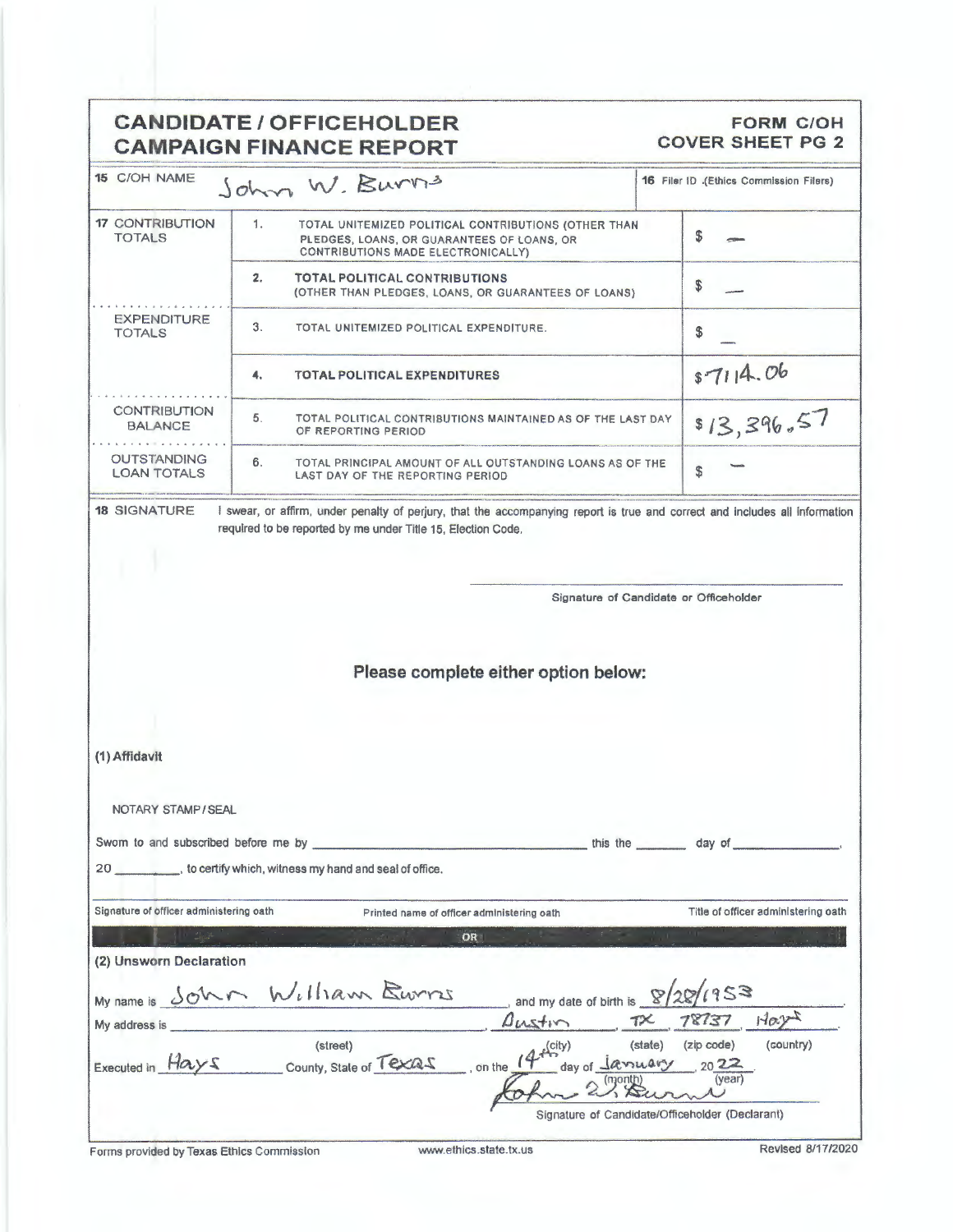## SUBTOTALS - C/OH FORM C/OH

# **COVER SHEET PG 3**

|                  | 19 FILER NAME<br>20 Filer ID (Ethics Commission Filers)<br>John W. Burns                     |                                  |  |  |  |  |
|------------------|----------------------------------------------------------------------------------------------|----------------------------------|--|--|--|--|
|                  | 21 SCHEDULE SUBTOTALS<br><b>NAME OF SCHEDULE</b>                                             | <b>SUBTOTAL</b><br><b>AMOUNT</b> |  |  |  |  |
| 1.               | SCHEDULE A1: MONETARY POLITICAL CONTRIBUTIONS                                                | \$                               |  |  |  |  |
| 2.               | SCHEDULE A2: NON-MONETARY (IN-KIND) POLITICAL CONTRIBUTIONS                                  | \$                               |  |  |  |  |
| 3.               | <b>SCHEDULE B: PLEDGED CONTRIBUTIONS</b>                                                     | s                                |  |  |  |  |
| 4.               | <b>SCHEDULE E: LOANS</b>                                                                     | \$                               |  |  |  |  |
| 5.               | $\times$<br>SCHEDULE F1: POLITICAL EXPENDITURES MADE FROM POLITICAL CONTRIBUTIONS            |                                  |  |  |  |  |
| 6.               | SCHEDULE F2: UNPAID INCURRED OBLIGATIONS                                                     | S                                |  |  |  |  |
| $\overline{7}$ . | SCHEDULE F3: PURCHASE OF INVESTMENTS MADE FROM POLITICAL CONTRIBUTIONS                       |                                  |  |  |  |  |
| 8.               | $\times$<br>SCHEDULE F4: EXPENDITURES MADE BY CREDIT CARD                                    |                                  |  |  |  |  |
| 9.               | SCHEDULE G: POLITICAL EXPENDITURES MADE FROM PERSONAL FUNDS                                  |                                  |  |  |  |  |
| 10.              | SCHEDULE H: PAYMENT MADE FROM POLITICAL CONTRIBUTIONS TO A BUSINESS OF C/OH                  |                                  |  |  |  |  |
| 11.              | SCHEDULE I: NON-POLITICAL EXPENDITURES MADE FROM POLITICAL CONTRIBUTIONS                     | \$                               |  |  |  |  |
| 12.              | SCHEDULE K: INTEREST, CREDITS, GAINS, REFUNDS, AND CONTRIBUTIONS RETURNED<br><b>TO FILER</b> | S                                |  |  |  |  |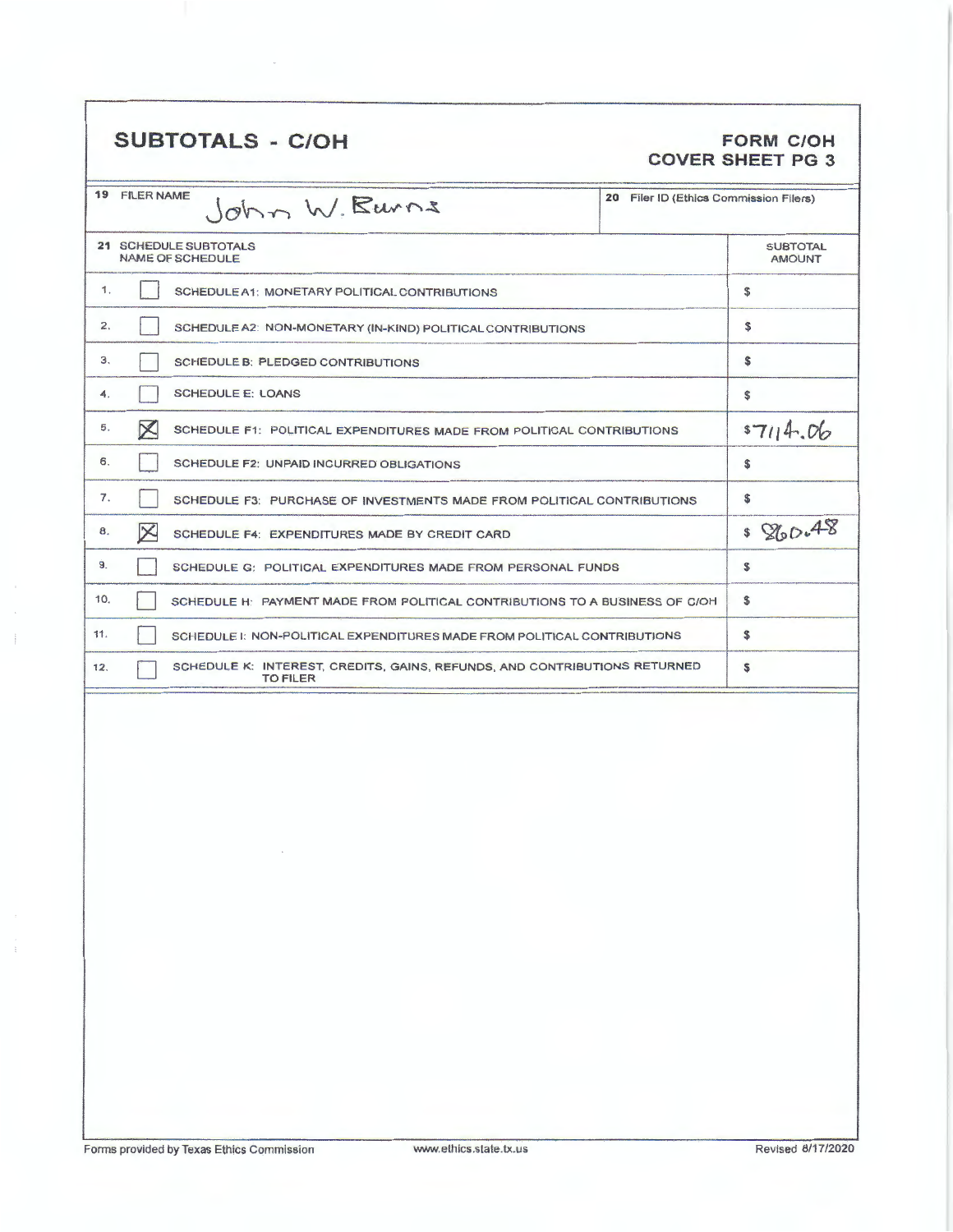|                                                                                                                                                                                | POLITICAL EXPENDITURES MADE<br><b>FROM POLITICAL CONTRIBUTIONS</b>                                                                                                           | <b>SCHEDULE F1</b>                                                                                                                                                                                                                                                                                                                  |
|--------------------------------------------------------------------------------------------------------------------------------------------------------------------------------|------------------------------------------------------------------------------------------------------------------------------------------------------------------------------|-------------------------------------------------------------------------------------------------------------------------------------------------------------------------------------------------------------------------------------------------------------------------------------------------------------------------------------|
|                                                                                                                                                                                | If the requested information is not applicable, DO NOT include this page in the report.                                                                                      |                                                                                                                                                                                                                                                                                                                                     |
|                                                                                                                                                                                | <b>EXPENDITURE CATEGORIES FOR BOX 8(a)</b>                                                                                                                                   |                                                                                                                                                                                                                                                                                                                                     |
| Advertising Expense<br>Accounting/Banking<br><b>Consulting Expense</b><br>Contributions/Donations Made By<br>Candidate/Officeholder/Political Committee<br>Credit Card Payment | <b>Event Expense</b><br>Fees<br>Food/Beverage Expense<br>Gift/Awards/Memorials Expense<br><b>Legal Services</b><br>The instruction Guide explains how to complete this form. | Loan Repayment/Reimbursement<br>Solicitation/Fundraising Expense<br>Office Overhead/Rental Expense<br>Transportation Equipment & Related Expense<br>Polling Expense<br><b>Travel In District</b><br>Printing Expense<br><b>Travel Out Of District</b><br>Salaries/Wages/Contract Labor<br>Other (enter a category not listed above) |
|                                                                                                                                                                                | 1 Total pages Schedule F1: 2 FILER NAME ( OV M) W. BUMIS                                                                                                                     | 3 Filer ID (Ethics Commission Filers)                                                                                                                                                                                                                                                                                               |
| 4 Date<br>9/6/21                                                                                                                                                               | 5 Payee name<br>Dripping Springs Helping Hands                                                                                                                               |                                                                                                                                                                                                                                                                                                                                     |
| $6$ Amount $(3)$<br>\$2,000.00                                                                                                                                                 | 7 Payee address;                                                                                                                                                             | State:<br>Zip Code<br>Aripping<br>$T\mathsf{X}$<br>78620<br>SAVINAS                                                                                                                                                                                                                                                                 |
| 8<br><b>PURPOSE</b><br>OF<br><b>EXPENDITURE</b>                                                                                                                                | (a) Category (See Categories listed at the top of this schedule)<br>Front Expense                                                                                            | (b) Description<br>Empty Bowls Event<br>gitzvornog2                                                                                                                                                                                                                                                                                 |
|                                                                                                                                                                                | (c)<br>Check if travel outside of Texas. Complete Schedule T.                                                                                                                | Check if Austin, TX, officeholder living expense                                                                                                                                                                                                                                                                                    |
| <b>9 Complete ONLY if direct</b><br>expenditure to benefit C/OH                                                                                                                | Candidate / Officeholder name                                                                                                                                                | Office held<br>Office sought                                                                                                                                                                                                                                                                                                        |
| Date<br>9/30/21                                                                                                                                                                | Payee name<br>Dripping Springs Lions Club                                                                                                                                    |                                                                                                                                                                                                                                                                                                                                     |
| Amount (\$)<br>\$500.00                                                                                                                                                        | Payee address;                                                                                                                                                               | State:<br>Zip Code<br>Original<br>78620<br>TVC                                                                                                                                                                                                                                                                                      |
| <b>PURPOSE</b><br>OF<br><b>EXPENDITURE</b>                                                                                                                                     | Category (See Categories listed at the top of this schedule)<br>Event Expense                                                                                                | <b>Description</b><br>Christmas on Mercer Street<br>Event Sponsorship                                                                                                                                                                                                                                                               |
|                                                                                                                                                                                | Check if travel outside of Texas. Complete Schedule T.                                                                                                                       | Check if Austin, TX, officeholder living expense                                                                                                                                                                                                                                                                                    |
| Complete ONLY if direct<br>expenditure to benefit C/OH                                                                                                                         | Candidate / Officeholder name                                                                                                                                                | Office held<br>Office sought                                                                                                                                                                                                                                                                                                        |
| Date<br>10/3/21                                                                                                                                                                | Payee name                                                                                                                                                                   | Advian Salivas - Highpourts Evert Committee                                                                                                                                                                                                                                                                                         |
| Amount (\$)<br>\$250,00                                                                                                                                                        | Payee address;                                                                                                                                                               | Zip Code<br>State;<br>City;<br>78737<br>Austin<br>$\n  D$                                                                                                                                                                                                                                                                           |
| <b>PURPOSE</b><br>OF<br><b>EXPENDITURE</b>                                                                                                                                     | Category (See Categories listed at the top of this schedule)<br>Event Expense                                                                                                | Highpointe BBQ Cookoff<br>Event Sponsorship                                                                                                                                                                                                                                                                                         |
|                                                                                                                                                                                | Check if travel outside of Texas, Complete Schedule T.                                                                                                                       | Check if Austin, TX, officeholder living expense                                                                                                                                                                                                                                                                                    |
| Complete ONLY if direct<br>expenditure to benefit C/OH                                                                                                                         | Candidate / Officeholder name                                                                                                                                                | Office held<br>Office sought                                                                                                                                                                                                                                                                                                        |
|                                                                                                                                                                                | ATTACH ADDITIONAL COPIES OF THIS SCHEDULE AS NEEDED                                                                                                                          |                                                                                                                                                                                                                                                                                                                                     |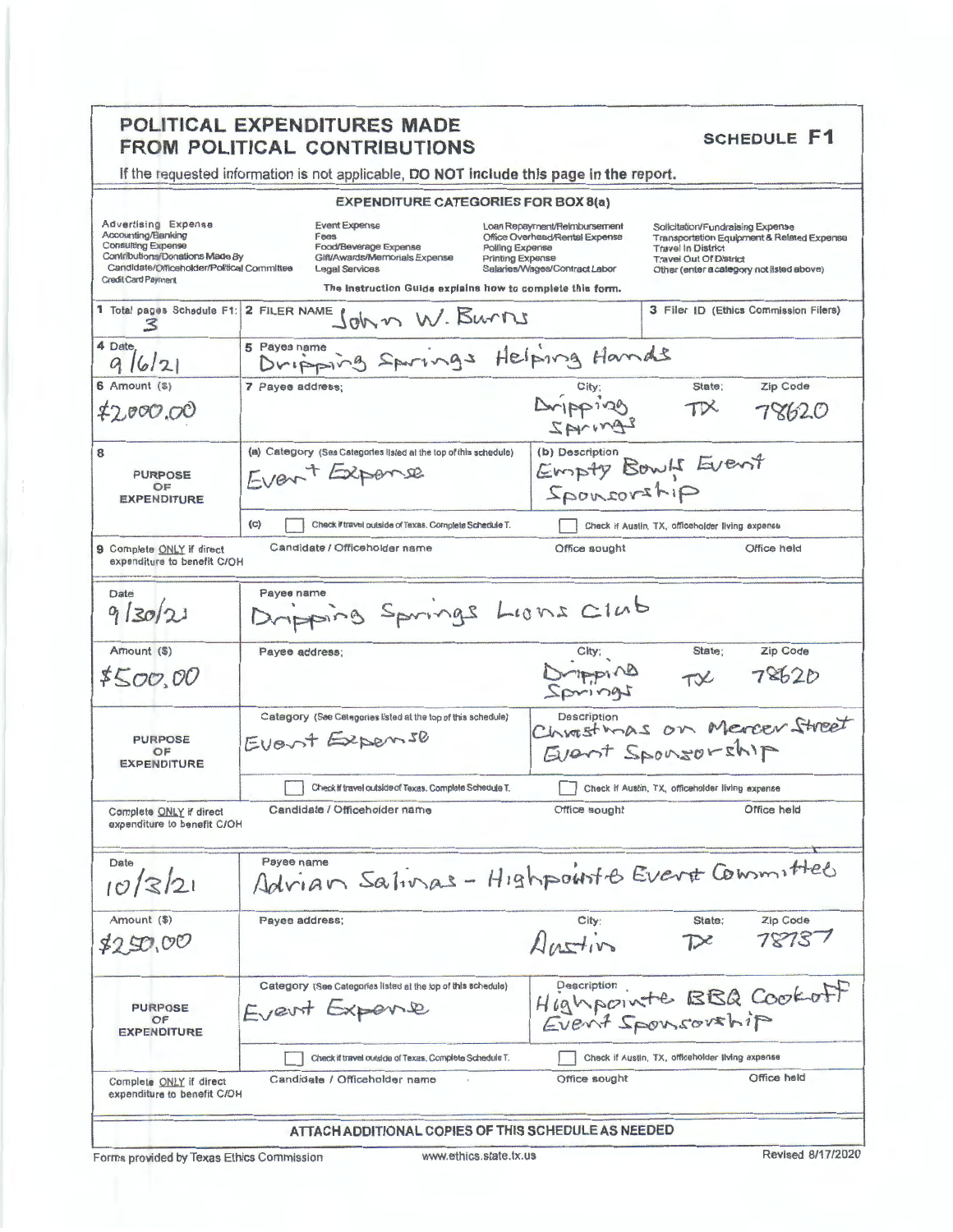## POLITICAL EXPENDITURES MADE FROM POLITICAL CONTRIBUTIONS

**SCHEDULE F1** 

Solicitation/Fundraising Expense

Travel Out Of District

Transportation Equipment & Related Expense<br>Travel In District

Other (enter a category not listed above)

3 Filer ID (Ethics Commission Filers)

Office held

|  | If the requested information is not applicable, DO NOT include this page in the report. |
|--|-----------------------------------------------------------------------------------------|
|--|-----------------------------------------------------------------------------------------|

#### **EXPENDITURE CATEGORIES FOR BOX 8(a)**

Loan Repayment/Reimbursement<br>Office Overhead/Rental Expense

Printing Expense<br>Salaries/Wages/Contract Labor

Office sought

Polling Expense

Advertising Expense Event Expense Accounting/Banking<br>Consulting Expense Feen Experies<br>Fees<br>Gift/Awards/Memorials Expense Contributions/Donations Made By Candidate/Officeholder/Political Committee Legal Services Credit Card Payment The Instruction Guide explains how to complete this form. 1 Total pages Schedule F1: 2 FILER NAME John W. Barns  $\mathbb{Z}$ Payee name<br>Marsh & Mihaly Marketing Group 4 Date 5 Payee name  $10/26/21$ 

| 3 Amount (\$)<br>4,699.01                  | 7 Payee address:                                                                        | City; | State:<br>Zip Code                               |  |
|--------------------------------------------|-----------------------------------------------------------------------------------------|-------|--------------------------------------------------|--|
| <b>PURPOSE</b><br>OF<br><b>EXPENDITURE</b> | (a) Category (See Categories listed at the top of this schedule)<br>Advertising Expense |       | (b) Description Web Design for                   |  |
|                                            | (c)<br>Check if travel outside of Texas, Complete Schedule T.                           |       | Check If Austin, TX, officeholder living expense |  |

Candidate / Officeholder name Q Complete ONLY if direct

| expenditure to benefit C/OH                            |                                                              |                                                  |              |                   |
|--------------------------------------------------------|--------------------------------------------------------------|--------------------------------------------------|--------------|-------------------|
| Date<br>$10^{26/21}$                                   | Payee name<br>ALE Signs and Graphies                         |                                                  |              |                   |
| Amount (\$)                                            | Payee address;<br>1030 W. Gotonth Rd.                        | City;<br>Buda                                    | State:<br>TX | Zip Code<br>78600 |
| 1529.57                                                |                                                              |                                                  |              |                   |
|                                                        | Category (See Categories listed at the top of this schedule) |                                                  |              |                   |
| <b>PURPOSE</b><br>OF<br><b>EXPENDITURE</b>             | Advertising Expense                                          | Campaign signs and                               |              |                   |
|                                                        | Check if travel outside of Texas, Complete Schedule T.       | Check If Austin, TX, officeholder living expense |              |                   |
| Complete ONLY if direct<br>expenditure to benefit C/OH | Candidate / Officeholder name                                | Office sought                                    |              | Office held       |
| Date                                                   | Payee name                                                   |                                                  |              |                   |
| 11/15/21                                               | Hays GOP Primary                                             |                                                  |              |                   |
| Amount (\$)                                            | Payee address:                                               | City                                             | Stote:       | <b>Zin Code</b>   |

| Amount (\$)<br>\$375.00                                | Payee address;                                                       | City;                                            | State: | Zip Code    |  |
|--------------------------------------------------------|----------------------------------------------------------------------|--------------------------------------------------|--------|-------------|--|
| <b>PURPOSE</b><br>OF<br><b>EXPENDITURE</b>             | Category (See Categories listed at the top of this schedule)<br>Fees | State Filing Fee to run                          |        |             |  |
|                                                        | Check if travel outside of Texas, Complete Schedule T.               | Check if Austin, TX, officeholder living expense |        |             |  |
| Complete ONLY if direct<br>expenditure to benefit C/OH | Candidate / Officeholder name<br>John Rums                           | Office sought                                    |        | Office held |  |
|                                                        |                                                                      |                                                  |        |             |  |

### ATTACH ADDITIONAL COPIES OF THIS SCHEDULE AS NEEDED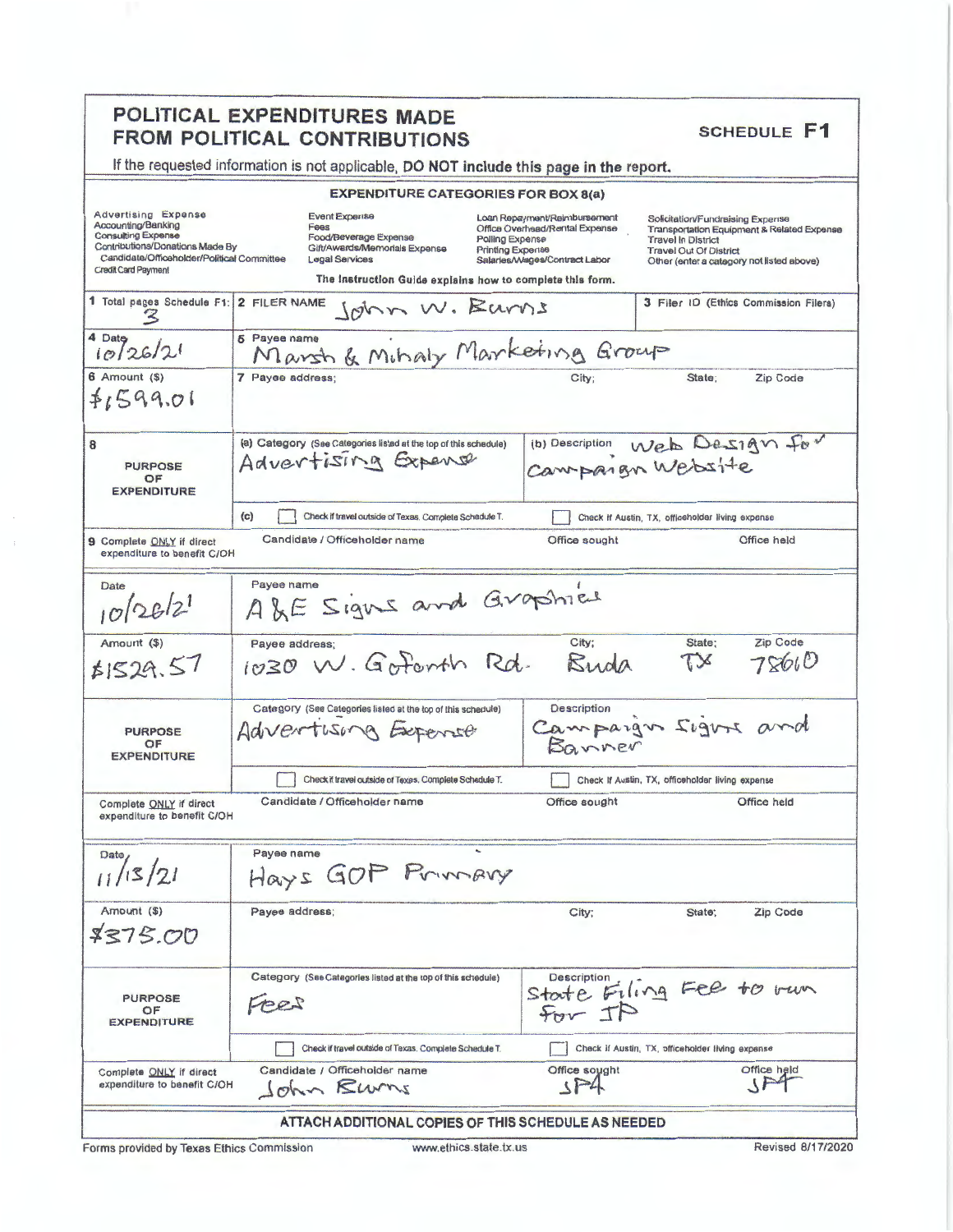|                                                                                                                                                                          | POLITICAL EXPENDITURES MADE<br><b>FROM POLITICAL CONTRIBUTIONS</b>                                                                                                    |                                                                                                                                        | <b>SCHEDULE F1</b>                                                                                                                                                                        |
|--------------------------------------------------------------------------------------------------------------------------------------------------------------------------|-----------------------------------------------------------------------------------------------------------------------------------------------------------------------|----------------------------------------------------------------------------------------------------------------------------------------|-------------------------------------------------------------------------------------------------------------------------------------------------------------------------------------------|
|                                                                                                                                                                          | If the requested information is not applicable, DO NOT include this page in the report.                                                                               |                                                                                                                                        |                                                                                                                                                                                           |
|                                                                                                                                                                          | <b>EXPENDITURE CATEGORIES FOR BOX 8(a)</b>                                                                                                                            |                                                                                                                                        |                                                                                                                                                                                           |
| Advertising Expense<br>Accounting/Blanking<br>Consulting Expense<br>Contributions/Donations Made By<br>Candidate/Officeholder/Political Committee<br>Credit Card Payment | <b>Event Expense</b><br>Fees<br>Food/Beverage Expense<br>Gift/Awards/Memorials Expense<br>Legal Services<br>The instruction Guide explains how to complete this form. | Loan Repayment/Reimbursement<br>Office Overhead/Rental Expense<br>Polling Expense<br>Printing Expense<br>Salaries/Wages/Contract Labor | Solicitation/Fundraising Expense<br>Transportation Equipment & Related Expense<br><b>Travel In District</b><br><b>Travel Out Of District</b><br>Other (enter a category not listed above) |
| 1 Total pages Schedule F1:<br>3                                                                                                                                          | 2 FILER NAME<br>John W. Burns                                                                                                                                         |                                                                                                                                        | 3 Filer ID (Ethics Commission Filers)                                                                                                                                                     |
| 4 Date<br>12/21/21                                                                                                                                                       | 5 Payee name<br>Chase Bank                                                                                                                                            |                                                                                                                                        |                                                                                                                                                                                           |
| $6$ Amount $($ )<br>7860.48                                                                                                                                              | 7 Payee address;                                                                                                                                                      | City;                                                                                                                                  | Zip Code<br>State:                                                                                                                                                                        |
| 8<br><b>PURPOSE</b><br>OF<br><b>EXPENDITURE</b>                                                                                                                          | (a) Category (See Categories listed at the top of this schedule)<br>Credit Card Parment                                                                               |                                                                                                                                        | (b) Description<br>for creatit cand expensed<br>listed on schedule F4                                                                                                                     |
|                                                                                                                                                                          | (c)<br>Check if travel outside of Texas. Complete Schedule T.                                                                                                         |                                                                                                                                        | Check if Austin, TX, officeholder living expense                                                                                                                                          |
| 9 Complete ONLY if direct<br>expenditure to benefit C/OH                                                                                                                 | Candidate / Officeholder name                                                                                                                                         | Office sought                                                                                                                          | Office held                                                                                                                                                                               |
| Date                                                                                                                                                                     | Payee name                                                                                                                                                            |                                                                                                                                        |                                                                                                                                                                                           |
| Amount (\$)                                                                                                                                                              | Payee address;                                                                                                                                                        | City;                                                                                                                                  | State;<br>Zip Code                                                                                                                                                                        |
| <b>PURPOSE</b><br>OF<br><b>EXPENDITURE</b>                                                                                                                               | Category (See Categories listed at the top of this schedule)                                                                                                          | Description                                                                                                                            |                                                                                                                                                                                           |
|                                                                                                                                                                          | Check if travel outside of Texas. Complete Schedule T.                                                                                                                |                                                                                                                                        | Check If Austin, TX, officeholder living expense                                                                                                                                          |
| Complete ONLY if direct<br>expenditure to benefit C/OH                                                                                                                   | Candidate / Officeholder name                                                                                                                                         | Office sought                                                                                                                          | Office held                                                                                                                                                                               |
| Date                                                                                                                                                                     | Payee name                                                                                                                                                            |                                                                                                                                        |                                                                                                                                                                                           |
| Amount (\$)                                                                                                                                                              | Payee address;                                                                                                                                                        | City;                                                                                                                                  | Zip Code<br>State;                                                                                                                                                                        |
| <b>PURPOSE</b><br>OF<br><b>EXPENDITURE</b>                                                                                                                               | Category (See Categories listed at the top of this schedule)                                                                                                          | Description                                                                                                                            |                                                                                                                                                                                           |
|                                                                                                                                                                          | Check if travel outside of Texas. Complete Schedule T.                                                                                                                |                                                                                                                                        | Check if Austin, TX, officeholder living expense                                                                                                                                          |
| Complete ONLY if direct<br>expenditure to benefit C/OH                                                                                                                   | Candidate / Officeholder name                                                                                                                                         | Office sought                                                                                                                          | Office held                                                                                                                                                                               |
|                                                                                                                                                                          | ATTACH ADDITIONAL COPIES OF THIS SCHEDULE AS NEEDED                                                                                                                   |                                                                                                                                        |                                                                                                                                                                                           |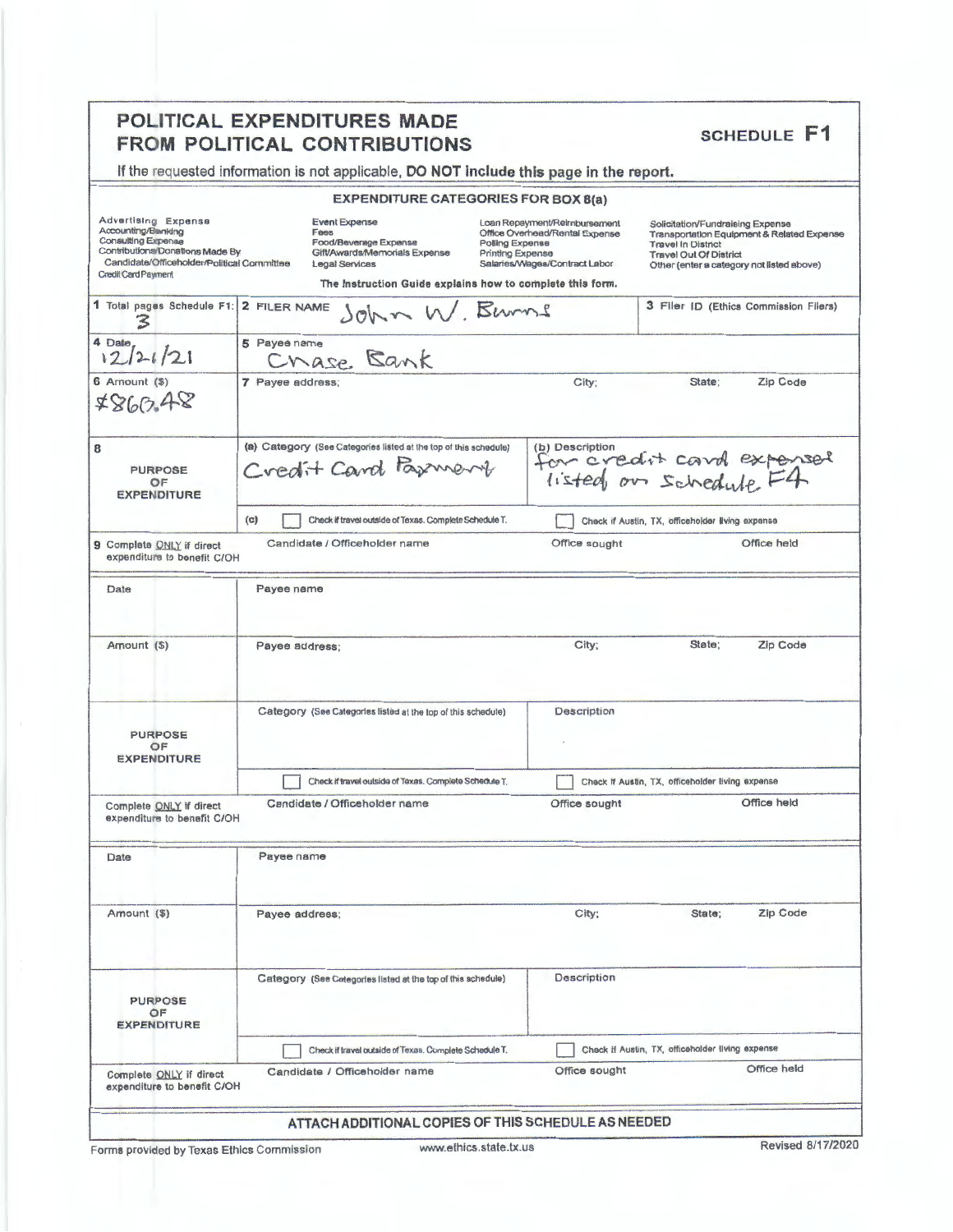| If the requested information is not applicable, DO NOT include this page in the report.                                                                 |                  |                                                                                                                                                                       |                                            |                                                                                                 |                                                                                                                                             |                                            |
|---------------------------------------------------------------------------------------------------------------------------------------------------------|------------------|-----------------------------------------------------------------------------------------------------------------------------------------------------------------------|--------------------------------------------|-------------------------------------------------------------------------------------------------|---------------------------------------------------------------------------------------------------------------------------------------------|--------------------------------------------|
|                                                                                                                                                         |                  | <b>EXPENDITURE CATEGORIES FOR BOX 10(a)</b>                                                                                                                           |                                            |                                                                                                 |                                                                                                                                             |                                            |
| <b>Advertising Expense</b><br>Accounting/Banking<br>Consulting Expense<br>Contributions/Donations Made By<br>Candidate/Officeholder/Political Committee |                  | <b>Event Expense</b><br>Fees<br>Food/Beverage Expense<br>Gift/Awards/Memorials Expense<br>Legal Services<br>The Instruction Guide explains how to complete this form. | <b>Polling Expense</b><br>Printing Expense | Loan Repayment/Reimbursement<br>Office Overhead/Rental Expense<br>Salarles/Wages/Contract Labor | Solicitation/Fundraising Expense<br><b>Travel In District</b><br><b>Travel Out Of District</b><br>Other (enter a category not listed above) | Transportation Equipment & Related Expense |
| 1 Total pages Schedule F4:<br>Ω.                                                                                                                        | 2 FILER NAME     | John W. Burns                                                                                                                                                         |                                            |                                                                                                 | 3 Filer ID (Ethics Commission Filers)                                                                                                       |                                            |
| 4 TOTAL OF UNITEMIZED EXPENDITURES CHARGED TO A CREDIT CARD                                                                                             |                  |                                                                                                                                                                       |                                            |                                                                                                 | \$860.48                                                                                                                                    |                                            |
| 5 Date<br>10 29/21                                                                                                                                      | 6 Payee name     | Home Depot 8995                                                                                                                                                       |                                            |                                                                                                 |                                                                                                                                             |                                            |
| 7 Amount (\$)<br>47168                                                                                                                                  | 8 Payee address; | 260 US Hwy 290                                                                                                                                                        |                                            | Bridgina<br>2 Pring2                                                                            | State;<br>$T\times$                                                                                                                         | Zip Code<br>78620                          |
| 9<br><b>TYPE OF</b><br><b>EXPENDITURE</b>                                                                                                               |                  | Political                                                                                                                                                             | Non-Political                              |                                                                                                 |                                                                                                                                             |                                            |
| 10<br><b>PURPOSE</b><br>OF<br><b>EXPENDITURE</b>                                                                                                        |                  | (a) Category (See Categories listed at the top of this schedule)<br>Advertising Expense                                                                               |                                            | (b) Description                                                                                 | T-posts and zipties for                                                                                                                     |                                            |
| 11<br>Complete ONLY if direct<br>expenditure to benefit C/OH                                                                                            | (c)              | Check if travel outside of Texas. Complete Schedule T.<br>Candidate / Officeholder name                                                                               |                                            | Office sought                                                                                   | Check if Austin, TX, officeholder living expense<br>Office held                                                                             |                                            |
| $Date$<br>$10 30 21$                                                                                                                                    | Payee name       | WIX.COM                                                                                                                                                               |                                            |                                                                                                 |                                                                                                                                             |                                            |
| Amount (\$)<br>3,75.36                                                                                                                                  | Payee address;   |                                                                                                                                                                       |                                            | City;                                                                                           | State;                                                                                                                                      | Zip Code                                   |
| <b>TYPE OF</b><br><b>EXPENDITURE</b>                                                                                                                    | $X$ Political    |                                                                                                                                                                       | Non-Political                              |                                                                                                 |                                                                                                                                             |                                            |
| <b>PURPOSE</b><br>OF<br><b>EXPENDITURE</b>                                                                                                              | Advertising      | Category (See Categories listed at the top of this schedule)                                                                                                          |                                            | Description.                                                                                    | Campaign website                                                                                                                            |                                            |
| Complete ONLY if direct                                                                                                                                 |                  | Check if travel outside of Texas. Complete Schedule T.<br>Candidate / Officeholder name                                                                               |                                            | Office sought                                                                                   | Check if Austin, TX, officeholder living expense<br>Office held                                                                             |                                            |
| expenditure to benefit C/OH                                                                                                                             |                  |                                                                                                                                                                       |                                            |                                                                                                 |                                                                                                                                             |                                            |